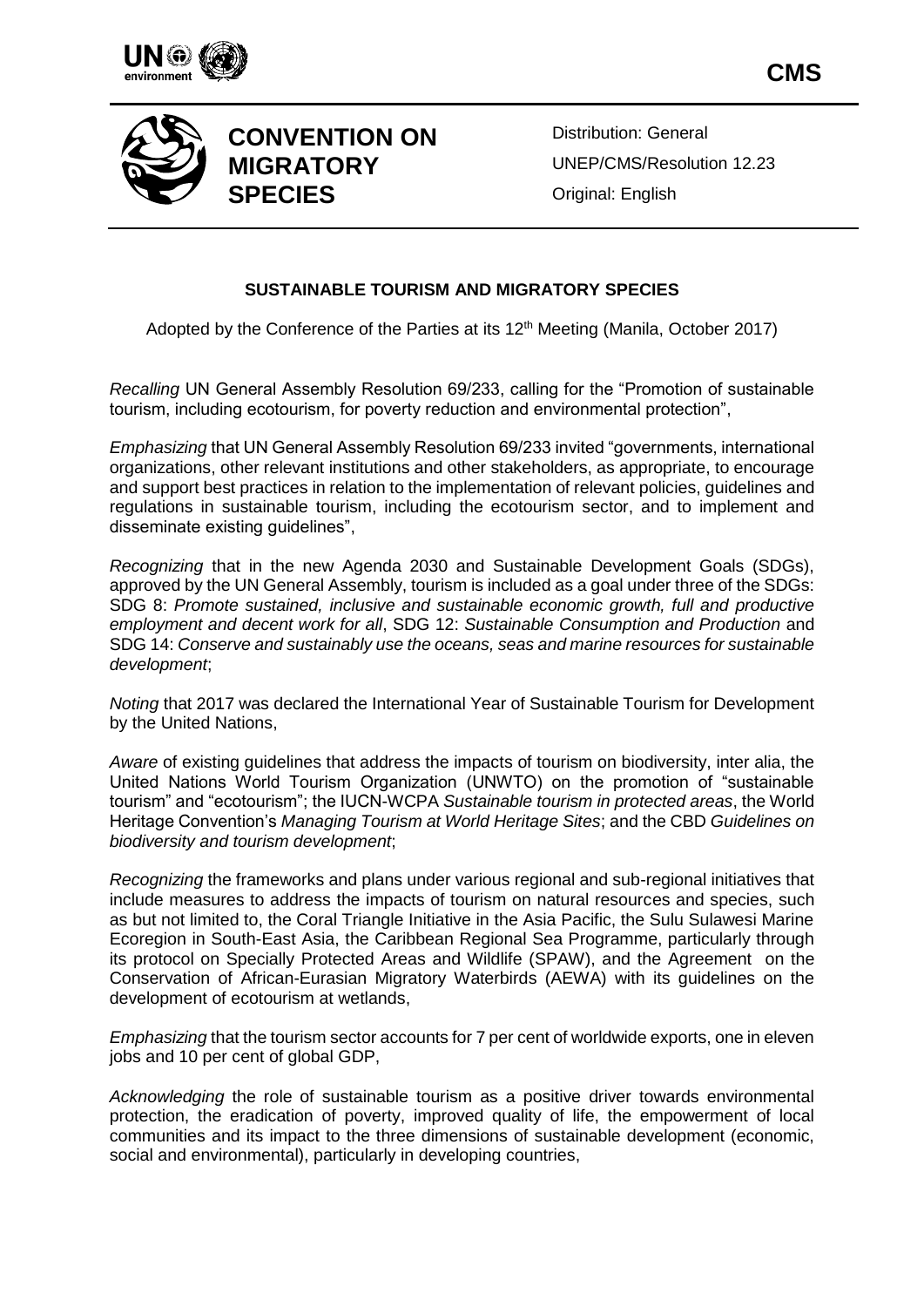*Aware* that ecotourism is a growing market which has the potential to take up increased market share,

*Further aware* that ecotourism that involves wildlife interaction with a range of terrestrial and marine migratory species – birds, marine turtles, whales, dolphins, Dugongs, sharks, rays, seals, among others - increasingly plays a significant role in the industry,

*Recognizing* that ecotourism activities can increase awareness and drive positive change in attitudes towards wildlife conservation, including generating resources to support protection of migratory species and their habitats,

*Aware* that the sustainability of tourism involving migratory species is dependent on the nondisruption of the migration cycle thus providing assurance of regular and predictable influx of migratory species populations,

*Affirming* that all countries need to take equal responsibility for ensuring sustainable and unobtrusive tourism activities in relation to migratory species,

*Noting* that ecotourism activities can have the best intentions but be undermined by a lack of clear understanding on migratory species behaviour and requirements, including potential creation of new inequalities in access to resources and distribution of benefits,

*Welcoming* Resolution 11.29 on Sustainable Boat-based Marine Wildlife Watching and Resolution 11.23 on Conservation Implications of Cetacean Culture, adopted by CMS Parties at the 11<sup>th</sup> Meeting of the Conference of the Parties of the CMS in Quito, November 2014,

*Further welcoming* the report and analysis of case studies provided in the Convention on Migratory Species' publication *Wildlife watching and tourism: A study on the benefits and risks of a fast-growing tourism activity and its impacts on species*, as well as the report and analysis of case studies provided in the joint Ramsar-UNWTO publication on "Wetlands and sustainable tourism",

*Recognizing* that a number of governments have put in place comprehensive national regulations or guidelines to ensure the sustainability of tourism activities with stringent regulations on interactions with wild animals,

*Recognizing further* the value of migratory species in the promotion of ecotourism and in the national economy, and that adequate management interventions and national policies are provided to support effective wildlife conservation and ecotourism management,

*Acknowledging* that there are numerous voluntary certifications and criteria that responsible ecotourism facilities and organizations have adopted,

*Noting* that sustainable tourism can contribute to global biodiversity and sustainable development goals and targets including the new Agenda 2030 and Sustainable Development Goals (SDGs), the Climate Change Adaptation and Mitigation Strategies, the Aichi Targets established in the Strategic Plan for Biodiversity 2011-2020 adopted by the Convention on Biological Diversity, the Strategic Plan for Migratory Species 2015-2023 of CMS on the reduction of pressures to migratory species, and the conservation of wetlands by the Ramsar Convention,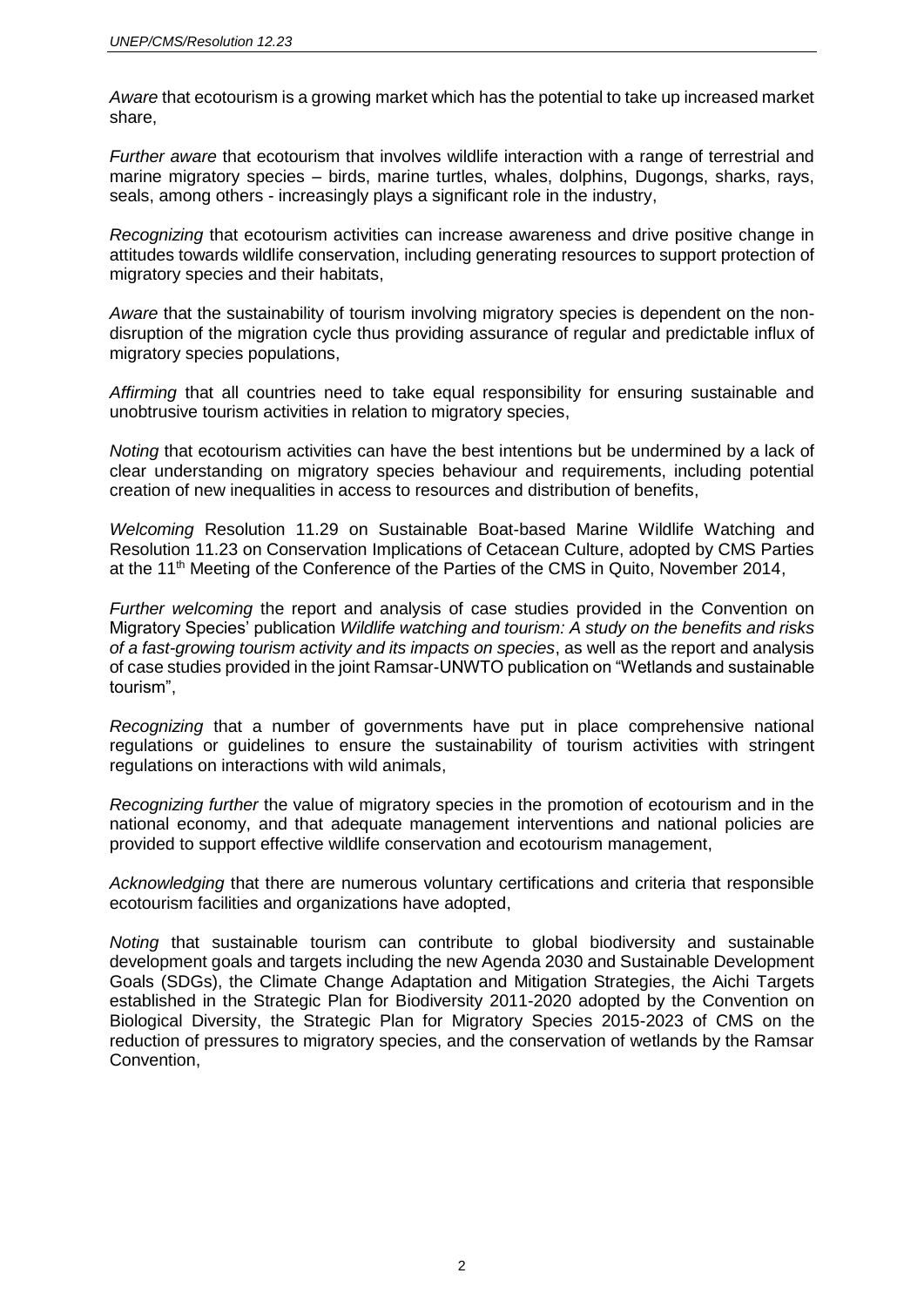## *The Conference of the Parties to the Convention on the Conservation of Migratory Species of Wild Animals*

- 1. *Urges* Parties to adopt, as they consider appropriate measures such as national action plans, regulations and codes of conduct, binding protocols or additional legal frameworks and legislation, aiming to ensure tourism activities do not negatively affect species anywhere within their migratory range;
- 2. *Recommends* that Parties in promoting tourism or recreational activities involving wildlife interaction, take into account the following basic philosophies:
	- a) Tourism activities should not inhibit the natural behaviour and activity of migratory species nor adversely affect their associated habitat;
	- b) The activities should not have significant negative impact on the long-term survival of species populations;
	- c) Tourism activities should create sustainable social and economic benefits within local communities;
	- d) Revenues generated from the activity should be able to provide resources for the conservation of the species or group of species subject to tourism, including the protection of their habitat, and sustaining best practices;
	- e) Tourism involving wildlife should take into account the safety of observers and wildlife as well as risk to human health;
- 3. *Requests* that Parties consider developing appropriate measures and guidelines dependent on the target species, including, but not limited to:
	- a) Accreditation of operators, provisions of training and a clear code of conduct;
	- b) Allowable types of interactions;
	- c) Level of activity, including aspects such as maximum interaction hours per day, maximum observation time per interaction, or number of individuals/vehicles within designated interaction zones or distances;
	- d) Appropriate equipment or technologies to be used with limits on any that could cause undue disturbance to target species;
	- e) Consider seasonal or life stage-specific regulations or exclusions (e.g. during the mating season);
	- f) Monitoring of implementation through the relevant agencies and authorities, with suitable engagements with operators to facilitate compliance;
	- g) Monitoring potential impacts of tourism activities to target species;
- 4 *Recommends* that the same measures are made applicable to non-dedicated or opportunistic interactions;
- 5. *Encourages* Parties to apply the Precautionary Principle where there is a lack of information concerning the effects of interactions brought about by tourism on a species;